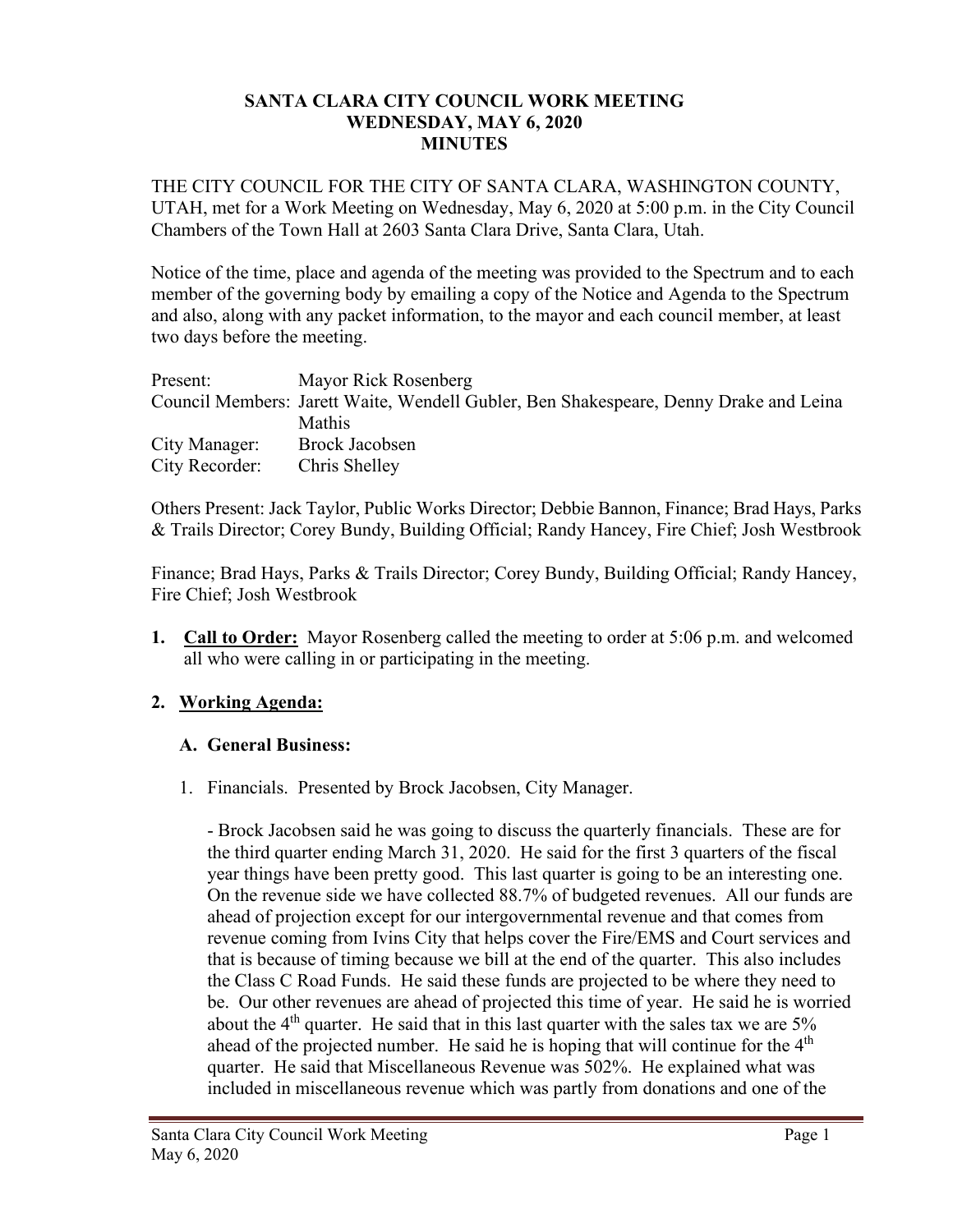donations the City received was from the development group going into the South Hills and they donated in helping in construction for the Sycamore Crossing Bridge. That accounts for over \$200,000 of that revenue. He stated that on the expenditure side we are at 82% of expenditures budgeted. He explained that the expenditures included the Justice Court, Administration, Police, Fire, EMS, Building & Planning, Public Works, Parks & Trails, Sports Field Maintenance, Swiss Days & Pageant, and Economic Development. A couple of departments that went above is Public Works and Parks & Trails. The reason for Public Works being above has to do with Sycamore Crossings Bridge because of land purchase and some of the construction costs of that. The land purchases were reimbursed from the COG. Right now, we have the construction of the bridge payments, which were impact fee eligible, but we had to put the impact fees up front to an escrow account so as we make the payments, we get a drawback to cover that cost. Some of the increase in the expenses for Parks has to do with the BMX track. We did receive the funds from Rap Tax from the County, but we had to expend them, so those expenditures are coming out of the Parks & Trails budget. It wasn't in the original budget. That will have to have an amendment here in the next month to account for that. Swiss Days expenditures were above but their expenditures are pretty much done for this fiscal year. We will have a few expenses such as some deposits, but we should be just fine under Swiss Days. He showed the comparison between 2019 at this same time period and at that point in taxes we had \$2.2 million and this year we have \$2.4 million year to date and in revenue last year at this date we collected \$4.9 million and this year we have collected \$5.4 million. Expenditures we expended \$4.7 million at this same time of year and this year we have expended \$5 million. Which leaves revenue over expenditures for this time period at \$416,527.

- Jarett Waite said that on the sales tax revenues he has heard that grocery store sales are actually doing much better than in previous quarters and the majority of our sales tax comes from sales like from Harmon's and obviously there is going to be a drop-in vacation rentals. He asked if Brock thinks there is going to be a big drop in our sales tax revenues.

- Brock Jacobsen said that for us yes because our sales tax that stays here locally, we retain 50% and the other 50% is put into the pool with the State. Most of our sales tax that we get in our sales tax distribution more of it comes from the State distribution then what we retain locally and so he is more worried about the State as a whole what the sales tax is going to be. He said locally Harmon's is doing rather well and have stayed relatively busy and the restaurants all seem to be busy, so he isn't worried about that. He is worried about the State portion of the distribution that we will receive. We will have an idea of that come June when we get the April distribution but by the time we get it this budget will be approved so we won't really fully know until then but that will give us an idea of what we will see going forward for the rest of the year. He said that the City's budget is very conservative. We have really cut back and that is how we are going to go starting Fiscal Year 2020-21. If things are better, we will allow departments to do some of the things, projects and purchasing equipment, we have pulled out.

- Mayor Rosenberg asked Brock if he got the email that he had sent about the economy study that the State is putting together that has some projections on April's numbers. - Brock Jacobsen said he didn't see that email, but he will look back through and look for it.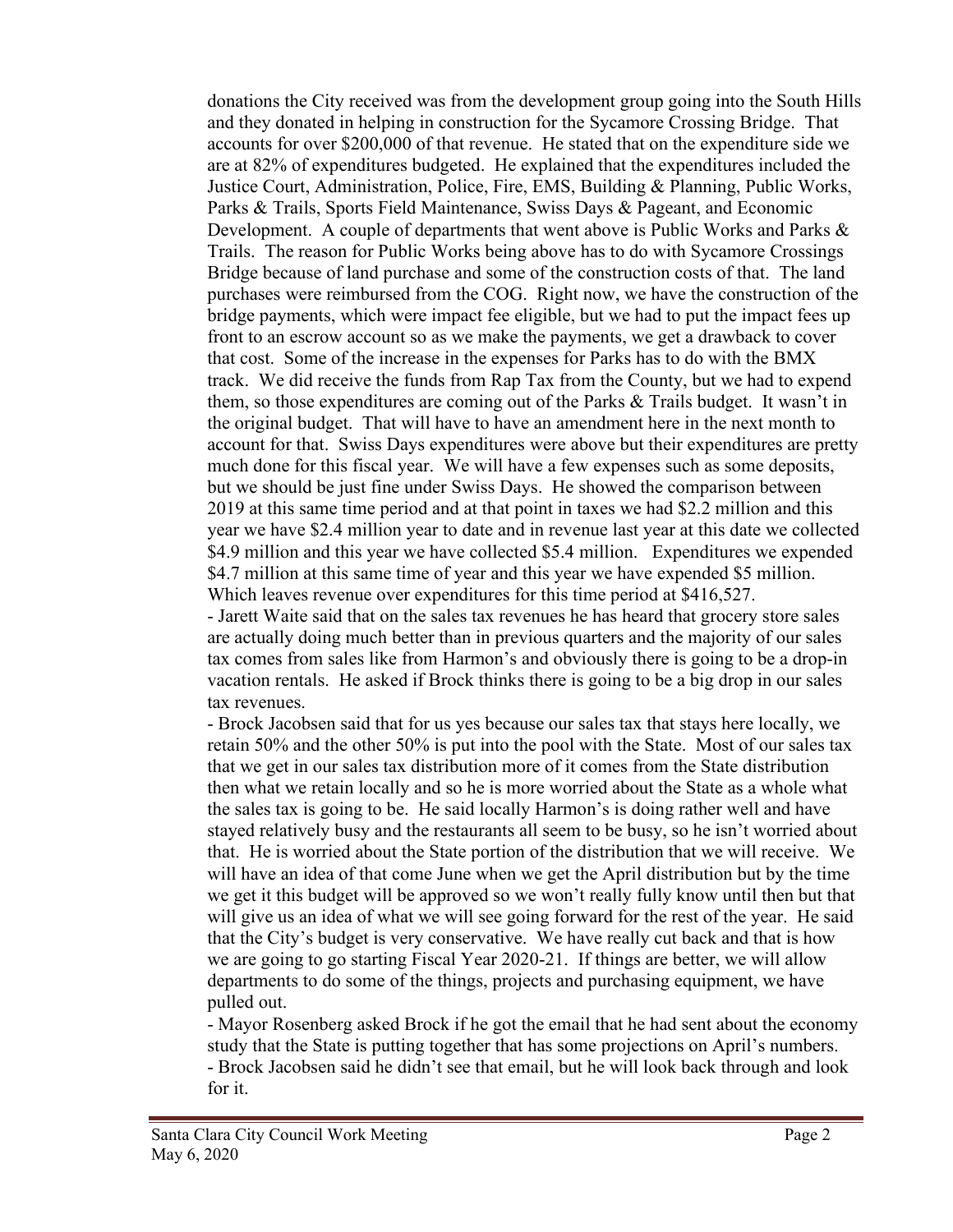- Mayor Rosenberg said that the State Treasurer was on a call earlier in the week and said that they have contracted to have some projection numbers available for the cities on May 11 for April to give us an idea of what those budgets are going to look like Statewide.

- Brock Jacobsen continued to go over the budget with Council. He said for impact fees revenue-wise we are way below. Most of Parks impact fees are not what we projected to collect; it's fund balance we had on hand to use to build the Swiss Memorial Park and the Lava Flow Trail extension. We are now using this currently. We are using \$1 million we are bringing over from impact fees. He said that the majority of our revenue comes from taxes and then charges for services. He said that Parks and Police are at the top of the expenditures. He said administration also runs high because it covers a lot of costs that benefit other budgets and other funds in the City.

- Ben Shakespeare asked where we were on the funds for building permits. Where are we from what we projected to what we are?

- Brock Jacobsen said that based on impact fees on Streets we have collected 55% of budget; Parks & Trails is 50% and Public Safety is at 54%. He said we are at 61 building permits for the year and we budgeted 80. Corey Bundy thinks that over the next two months we will end up at 80 building permits. For FY2020-21 we have reduced that number down to a projected 70 building permits. He went on to talk about the Enterprise Funds. First is the Water Fund. We have collected 70.6%. We are right in line, revenue wise. Expenditure wise we are down to 47% and part of that has to do with our bond payment and we also have a transfer to the General Fund that we will do at the end of the year which is impact fees to cover the payment of the City Office on that bond and that is impact fee eligible from the water fund. Our utility costs are way down this year. The wells have just been turned on and they are running good and we will start to see some of those costs. Right now, we have expended 47% of the utility costs for the coming year. Right now, we have revenue over expenditures of \$512,000.

- Denny Drake asked if the new meters were included in that budget.

- Brock Jacobsen said they are. He said our revenue for water is up from the previous years and expenditures are down. He next talked about the Sewer Fund. Our revenue of charges for services is right in line where we need to be. Our other revenue is up a little bit because of a payment from Ivins City. They helped pay for the sewer truck because we are partners with Ivins City. We maintain the sewer truck and they give us a check for part of the bond payment and maintenance, storage and insurance on the sewer trucks that we have. He said that expenditures are at 44%, which leaves us revenue over expenditures of \$337,000. He said that revenues are up a little bit this year over last year and expenditures were down. He said they did a budget freeze and froze expenditures earlier this year than anticipated due to the pandemic. The expenditures are really just doing what we need to keep things functioning. There are no extra expenditures except for the projects that were already in progress or the impact fee projects. The next fund he talked about was the Electric Fund. The total revenue is at 77% and the charge for services are right above 75% and expenditures are at 64%. That would leave revenue over expenditures at \$692,000. Our electricity costs will increase as well as our costs are running through UAMPS because there is more power being used. We will see how that runs with our generators as to which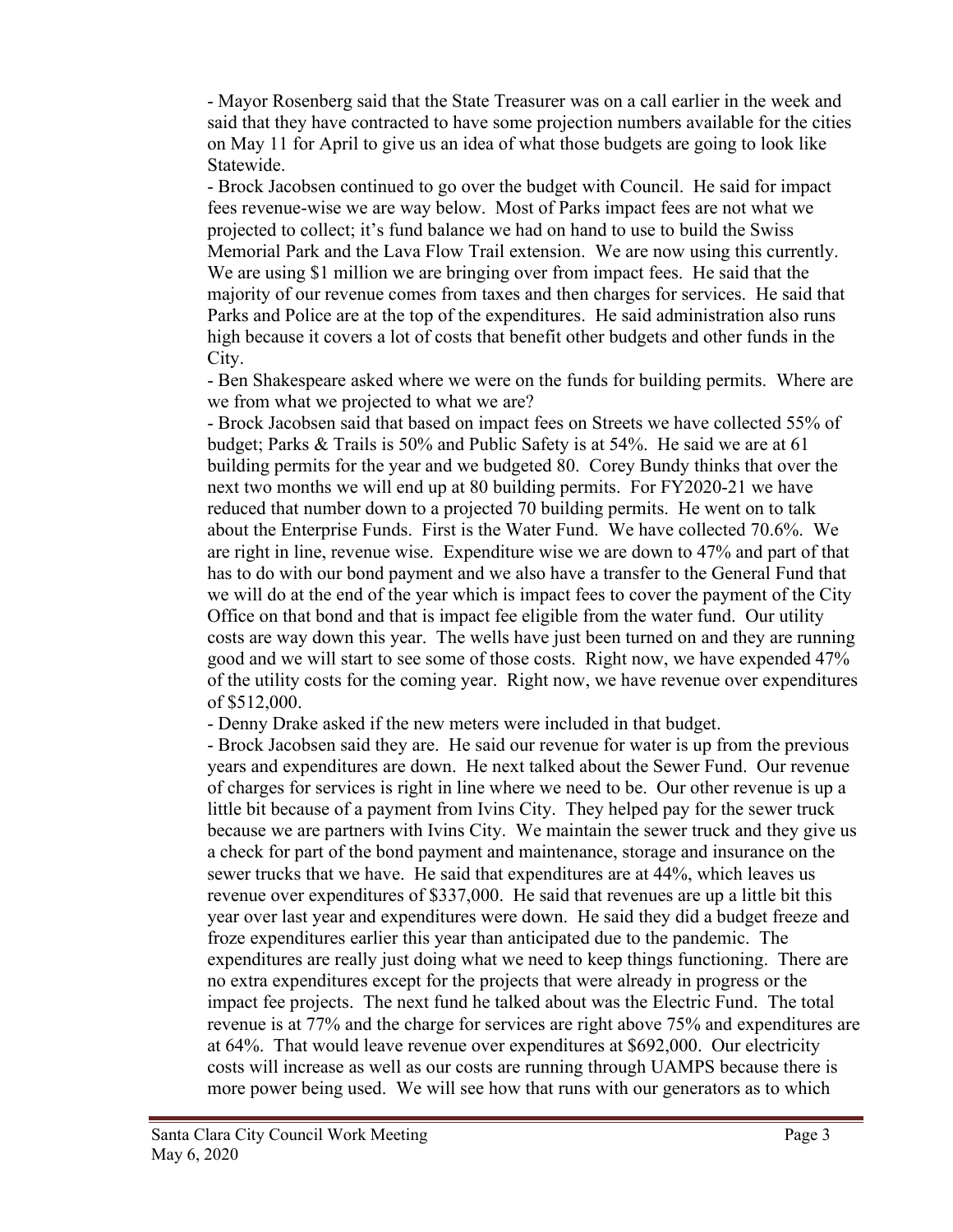cost is best. The Power Department keeps good track of what our cost is and what is more beneficial for us to run our generators or go on the market to get power. - Mayor Rosenberg asked where the market price for power is right now.

- Jack Taylor said the market has been really cheap because of all the surplus solar down in California but the heat hasn't hit yet. Last year we didn't run the generators a lot because the market was so cheap. He said compared to last year our revenue is down slightly and our expenditures are down also. He feels that the City isn't doing too bad. Brock talked about the Storm Water Fund. Revenue is at 79% and other revenue is at 100% for a total of 83%. Expenditures are at 61%. Our storm water service fees that we've collected on the utility bills is at 86%.

- Denny Drake asked if we have collected the 6% franchise fee from the Canal Company in Santa Clara.

- Brock Jacobsen said that we have not collected a franchise fee from the Canal Company.

- Mayor Rosenberg said it has come up a couple of times in discussions with the Canal Company. They know that we are thinking about it and if they sell to outside users it will become a bigger issue that we need to resolve.

- Brock Jacobsen said that the revenues are slightly ahead of 2019 and expenditures are a little bit less. That left revenue over expenditures of \$130,000. The Storm Water Fund is going in a good positive direction over the past year.

- Mayor Rosenberg asked if Brock received the last payment from FEMA on the landslide.

- Brock Jacobsen said he believes we have all the payments now.

- Ben Shakespeare asked what the anticipated bond payments are.

- Brock Jacobsen said that over this next fiscal year we will pay off one of our water bonds. There are some we could look at and see if we want to make larger payments and pay them off. He can look into each of the bonds and let Council know how much each of those bonds are and how much to pay them off. There are a couple of large bonds: the 2012 water project from the CIB (water and storm water pay for this bond), there is the power bond and we can look at that one because it is close to being paid off.

- Ben Shakespeare asked if this is something we want to look at. We want to be in a good position.

- Jack Taylor said the water bond payment will actually go up.

- Brock Jacobsen said that ongoing he can't say that for sure. He said that for this current fiscal year our bond payments were \$308,000 and next fiscal year the principle goes up to \$358,000 so it does increase slightly. The amount is going to jump because we are going to pay the 2005 bond off.

- Ben Shakespeare said the numbers look good and Staff is doing a great job.

- Brock Jacobsen said he could get the numbers for Council in one of the next meetings. We could have that discussion about what our bond payments are and what

we need to do to pay some of them off. He said that the majority of our revenue in the Enterprise Funds comes from the electric fund and water fund and storm and sewer are a little bit smaller. He showed a line graph for sales tax. Year to date we are receiving \$900,000 in sales tax. We have come a long way with sales tax. He talked about the highway tax. We have collected about \$113,000 this year. He said this is the first year we have collected the local option sales tax. We have collected \$35,000 for that. He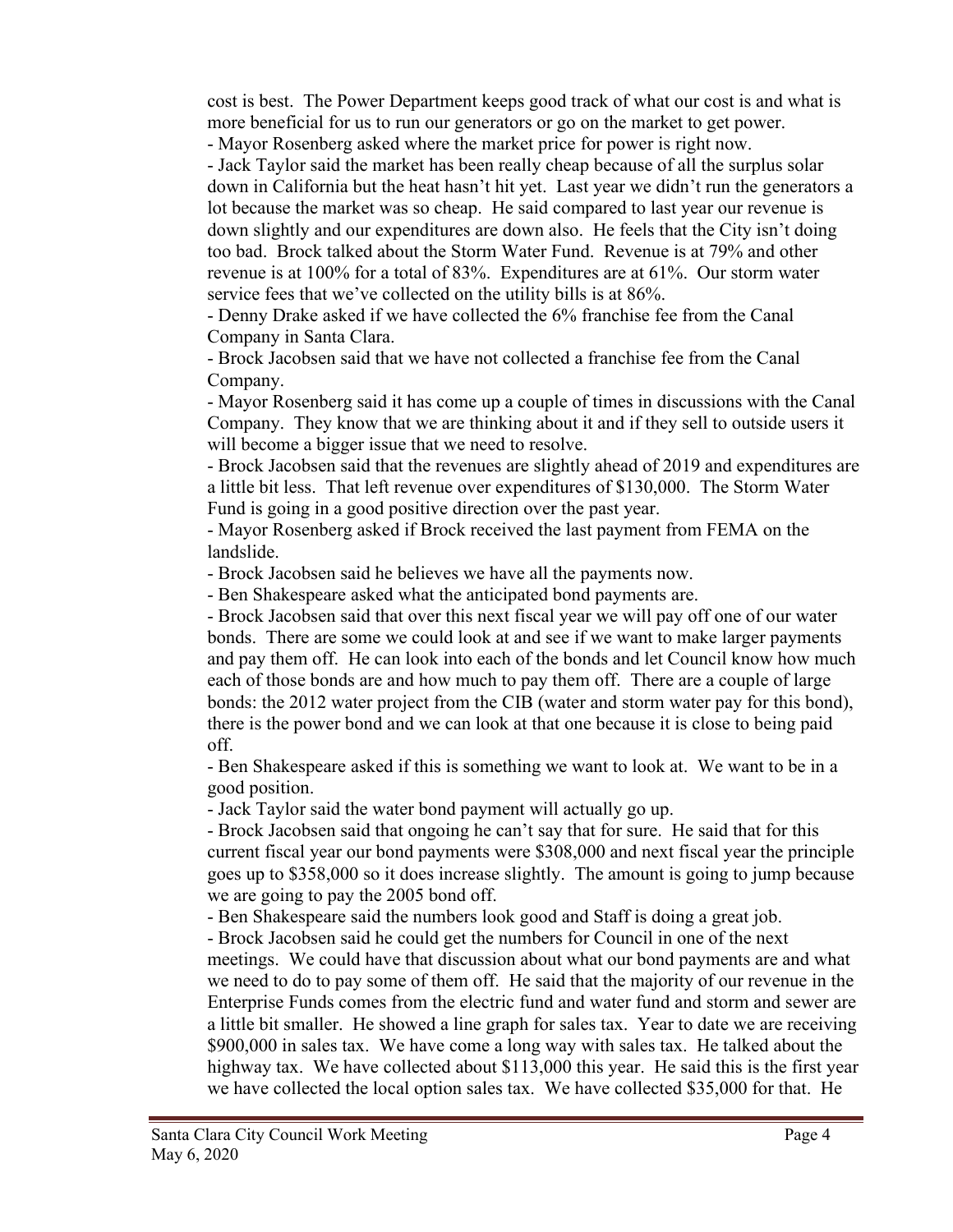said that through March we have collected \$45,000 for room tax. That has made pretty good jumps each year. We have collected about \$91,000 in Rap tax. We are projected to be above last year's amount this year. As a whole the City financially has moved in the right direction. The department heads and the Staff has done a fantastic job of watching their expenditures. They have been very frugal in what they do. - Wendell Gubler wants to make sure that the department heads and Staff know that they do a fantastic job.

- Brock Jacobsen said that Staff works with some old equipment and they were told we are going to make some cuts and they did it. They understand what needs to be done and they work hard and do with what they have. We have great Staff! He went over some budget for next year. For FY 2020-21: the projected budget is \$5.6 million. Staff has found ways to cut and make it work. Our projected taxes, property taxes, sales tax, highway tax, franchise fees, room tax are going to \$2.5 million which is a 6.5% decrease from this current year. Overall, we are at 8.85% increase from this current FY of 2020. At the Budget Retreat we had a wish list that Staff asked for and all those things have been removed from the budget along with other items. We got the projected budget from Ivins City for the Police and they have a few things still in the budget such as equipment and possibly adding an officer. He feels that it is better to be conservative with the budget at this time.

- Ben Shakespeare said that this can be reevaluated in 6 or 8 months and we can see where we stand.

- Brock Jacobsen said they will start looking at this in December or January once we have 6 months in and if we see that are revenue is projecting better and the trend is much better, we can reevaluate our needs at that time. Those needs could change by then. There are no wage increases in this budget. He said that the last Council meeting in May there will be a public hearing on the budget and then we will adopt the budget at the first regular Council meeting in June. We will bring this back at the Council meeting next week if there is any need for discussion.

## 2. Little League discussion. Presented by Brad Hays, Parks & Trails Director.

- Brad Hays said that everything that we are doing with Little League is in compliance with the Governor's recommendation. We didn't allow any practice or any little league to participate in anything on City property until the pandemic category went from red to orange. Orange category allows for there to be groups up to 20 people so at that time we allowed little league to practice only. He has been working with Josh Westbrook who is the Little League President. We make sure that when they do practice that they follow safety guidelines of up to 6 feet social distancing. Josh has been great to work with. Right now, we are on hold waiting to see what will happen. Josh was wanting to talk to Council about their feelings on little league this year. - Josh Westbrook, Little League President, said that they are getting pressure to get going. The Board is split about it. We are at everyone else's mercy. It has created a divide between board members. Some want to get going as soon as we can, but we can't get going until the Governor changes the category to yellow. He said he put it to a vote whether to scrap the season or to wait and see. They are having a meeting to finalize that but right now they are planning on waiting for May 15 to see if we go from the orange category to yellow. If we don't go to yellow by that date, he said they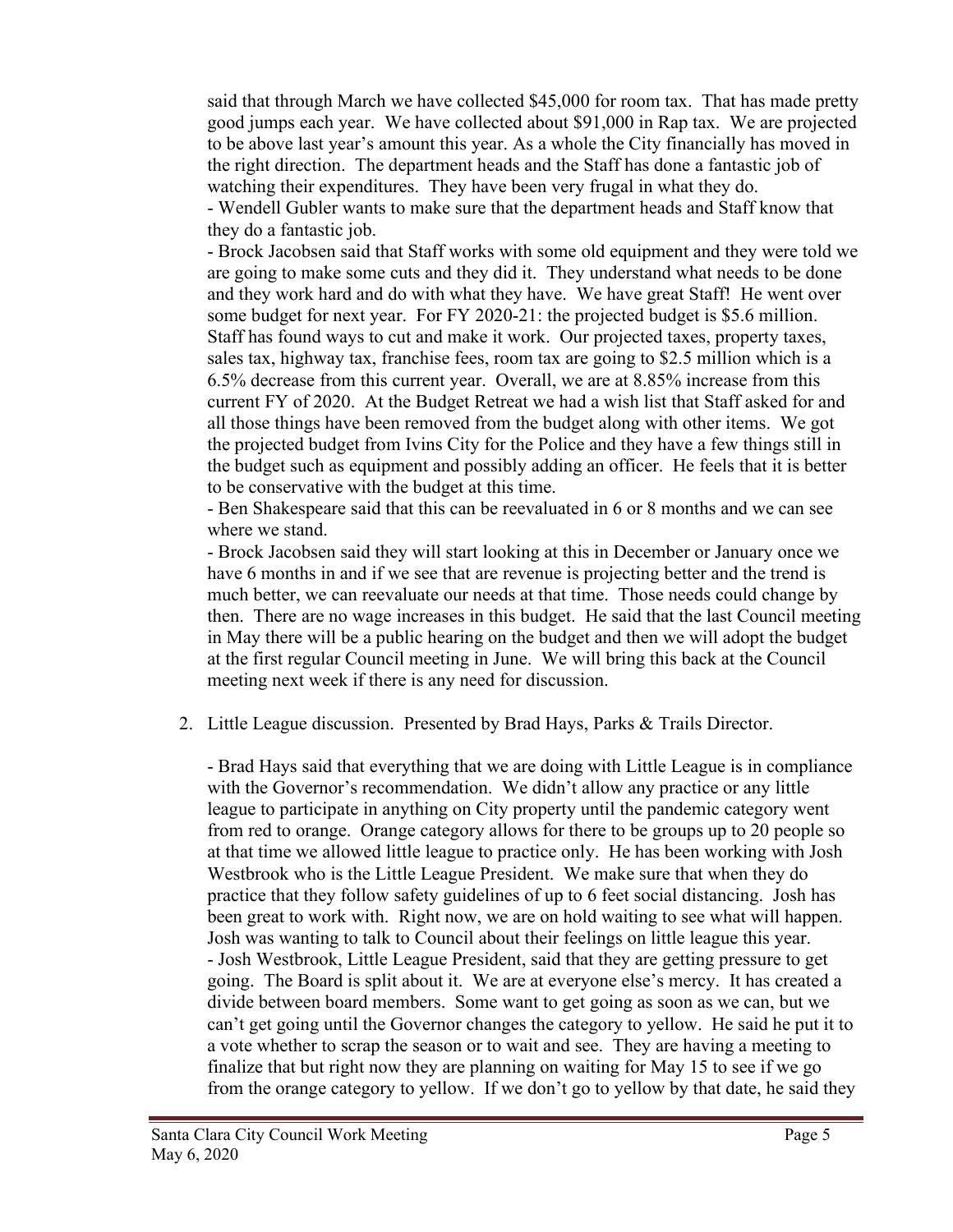will probably have to scrap the season because it is getting late in the season and it is warming up. He has some board members ready to end it and some feel that there needs to be protesting going on to get these kids playing. He said that whatever the City can do to let them play once it goes to yellow, they are ready to go.

- Mayor Rosenberg said that the Mayors and the County Commissioners tried to get the Governor to go yellow. That was declined but the letter was revised and resubmitted today with some different information in it based on some insider information we got from the General's office. He said we are hopeful that will get some traction this time. As soon as he hears he will spread the word.

- Denny Drake said that he understands that the Little League has cancelled all post season tournaments so are we just talking about having the league and letting the kids play.

- Josh Westbrook said we are just talking about our league only. They left it open for dates to play up in Cedar City for State, but he doesn't know if that is going to happen. Dixie and Cedar American have said they are cancelling their season. A couple of other leagues are in the wait and see mode. Cedar National has voted that they are going to do whatever they can to play. If half of these leagues aren't playing, he doesn't see the State level happening. Anything after the State has already been cancelled. He said that if we can play, we will have things in place. He said they will limit the numbers and stagger games. They want to keep things safe.

- Brock Jacobsen said that he has the Utah Leagues 4.0 in the dropbox and will share that if anyone would like it. That will tell us what the changes are if we go from orange to yellow.

- Mayor Rosenberg said that Mayor Pike and Commissioner Almquist shared with him that they are on the phone right now with some of the Legislatures talking about this and the one size fits all ruling. The new letter that went to the Governor from the County was based on some information that was received from the General's office. He said that yellow category does increase gatherings up to 50 people, but does it allow sporting events. He said he doesn't know if that is clear. If it is left up to local interpretation, then we are in a lot better position than if it said, "no sporting events". - Brock Jacobsen said that he was on a Town Hall call on Friday and this topic of team sports came up and that was the biggest question. They felt that it was too vague and there wasn't enough guidance on that, so they were sending a message to the Governor's office to try and get more guidance on team sports. He said that yellow allows for gatherings of 50 but even with that the games would have to be staggered and with two teams and coaches and if you add parents you would be well over 50. There would have to be some mitigation and some things done even in the yellow category.

- Mayor Rosenberg said the playgrounds are still closed. Siblings wouldn't be able to play on the playgrounds. We might have to discourage these family outings because of that.

- Josh Westbrook said we could do that. We could put out a mandate when we send out our notice if we get the okay to play. We could state a parent or guardian and no siblings.

- Leina Mathis said that on page 6 of the document it talks about team sports. It notes that under orange that team sports are not allowed but when we go to yellow it does say that you should exhibit caution when engaging. You still have to keep your 6 ft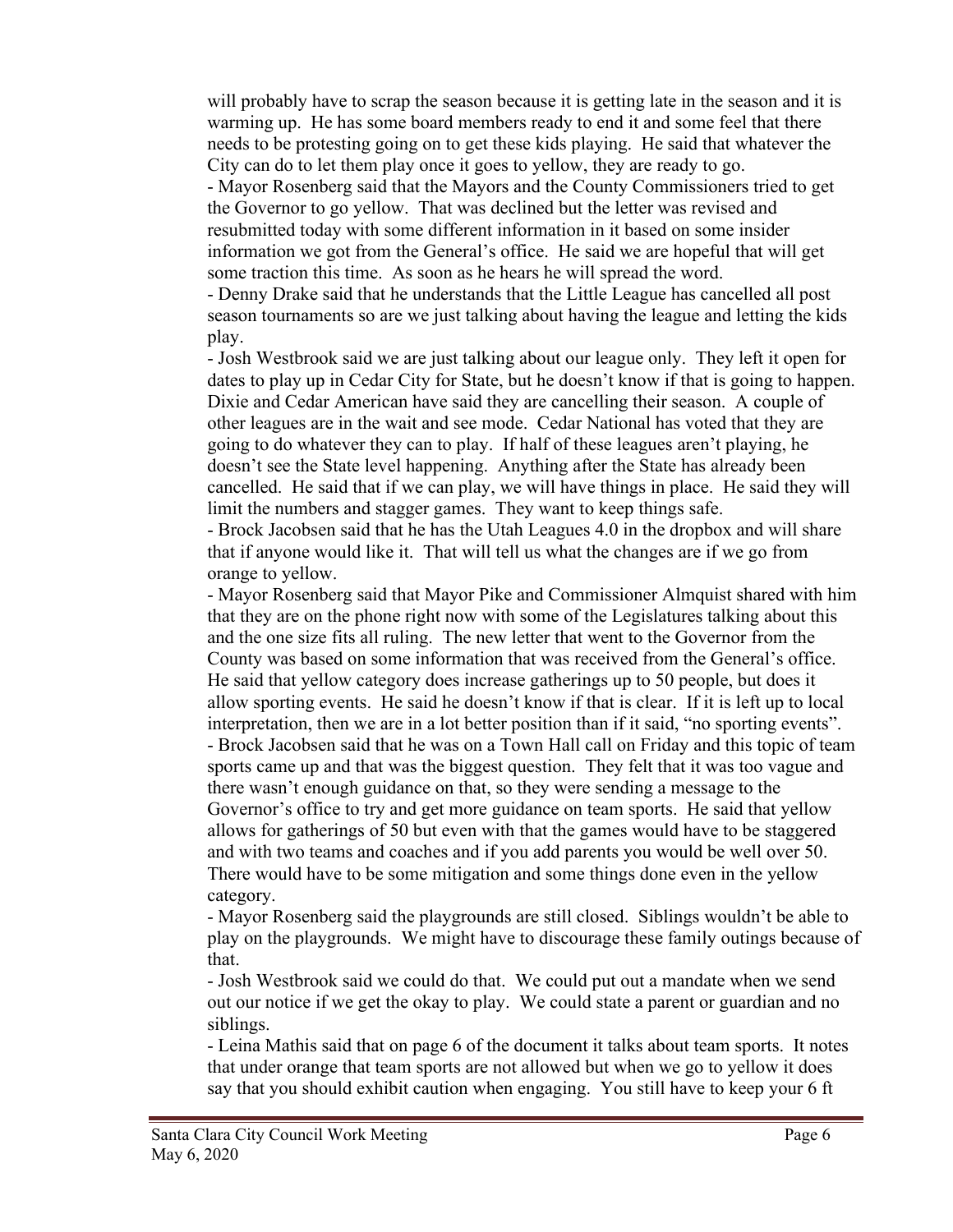social distancing and other requirements.

- Mayor Rosenberg said that yellow category allows for team sports if you exhibit caution.

- Jarett Waite said that it is his understanding that you can go to the local health department and ask for an exception. Maybe Little League can ask for an exception based on whatever factors we can provide.

- Mayor Rosenberg said there are 3 people hospitalized for COVID-19.

- Ben Shakespeare said the whole point of this was not to inundate our hospitals and our hospitals are almost empty. He doesn't see any reason why it is a one size fits all plan.

- Mayor Rosenberg said we can make a request to the Health Department. What he is seeing from Dr. Blodgett is that request would be forwarded to the State for an exemption. He can check with Dr. Blodgett and see. He said his fear is if we open before our neighbors open that everyone is going to come here like they did with Gunlock and Sand Hollow. Then we could be overwhelmed and then we would have a different safety issue. He asked Josh Westbrook if there is any discussion about having a Fall league.

- Josh Westbrook said there is a league up north that is going to do that. He said the consensus among the board members is we would be into football and soccer season then so we wouldn't have enough numbers.

- Mayor Rosenberg said he will let Josh know as soon as he hears anything back from the Governor about going yellow. He said he appreciates the league taking the cautious approach and implement new guidelines and rules as part of the league. He is sensing support from the City to allow them to play if we can get that yellow designation.

- Josh Westbrook said they will watch and if they hear something by May 15 they will be pushing to go and play. He asked if there is word between now and May 15 does, he need to have a meeting with the City Council, or does he just need to call Brad to get the okay.

- Mayor Rosenberg said with the Council's permission he would like to have Josh put his new guidelines together and have them ready to go and as soon as we hear we are going yellow give those to Brad so they are on file in the City and we probably be okay for them to start their game schedule. He told Josh to get those guidelines and rules written up, so they are in the hands of the City. He asked Council if they are okay with that.

- City Council agreed to that.

3. Construction Standards Amendment discussion. Presented by Jack Taylor, Public Works Director.

- Jack Taylor said that over the last few years he has been trying to make a change in the standards. He said that one of the problems we have with developments on hillsides or where the property slopes and the lots rise from one lot to another lot by maybe three or four feet we have enormous amount of complaints when people try to construct on their lot and then they put a wall in and then they do something that the person above is not happy with or the wall is not in the right place it really creates a lot of problems between the individual owners and then they come down to the City and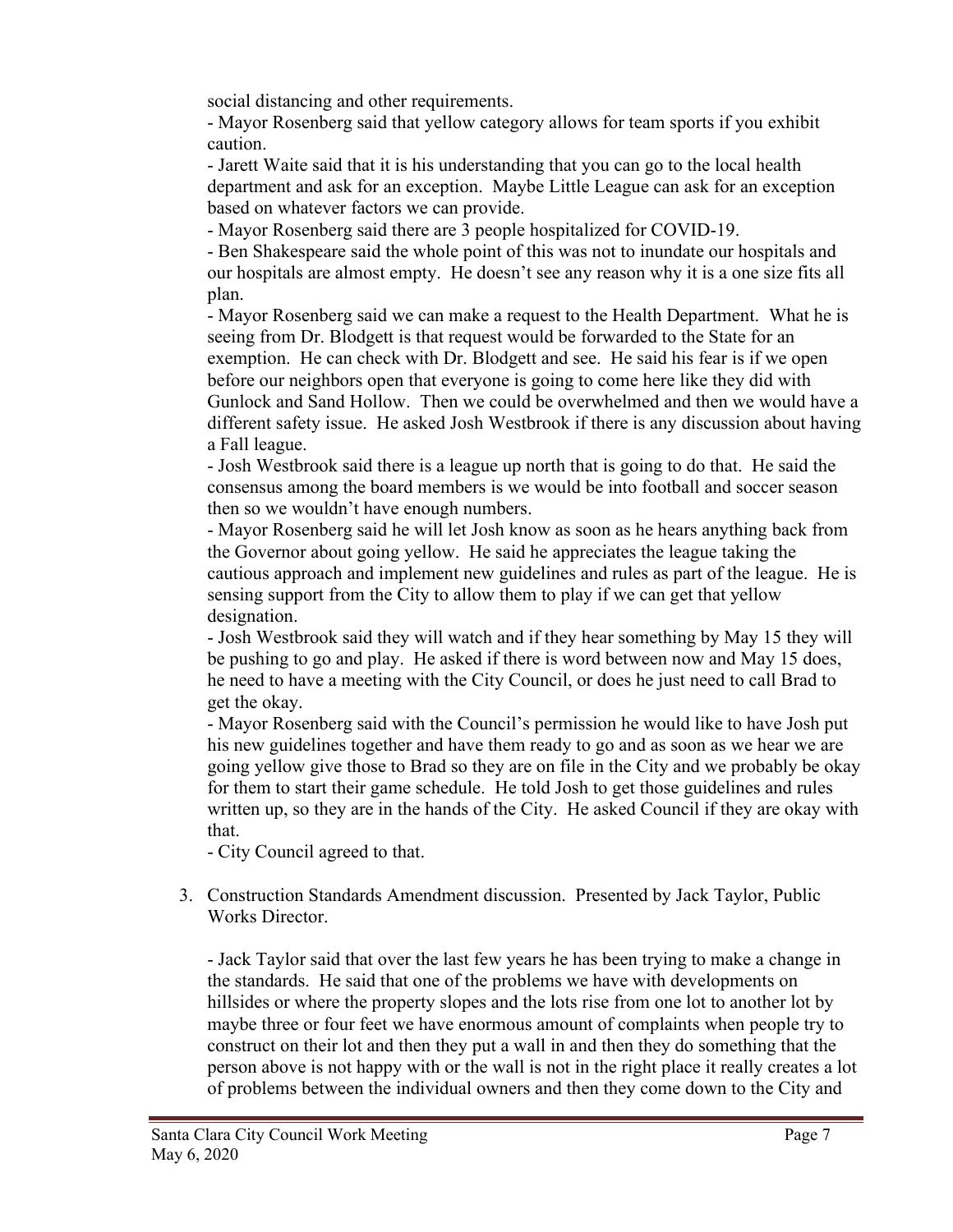want the City to do something about it. One thing we would like to put in the standards is if the lots change within three feet of each other that the developer when he develops a lot has to put in a 3 ft wall and the wall has to be on the upper side of the upper lot. That way there would already be a wall in, and it would be on the upper lot property line and then we wouldn't have these problems. Some people can hardly develop on their lots right now because there is that slope coming from each lot as it slopes down and it hasn't been dug out properly. It has created a lot of problems. It would clean up the subdivisions and make it a lot nicer for the property owners. - Mayor Rosenberg said that the hesitation he has had in the past is just the additional cost it puts on the lot. But we have had enough issues with it not only in Santa Clara but in other areas, so he is okay mandating the walls being put in at least walls that are 3 ft and higher. What we think we should do is have the property lines for the lots be at the bottom of the wall so that the wall is owned and controlled by the property owner above the wall so that any grids or anything that are put in as part of that wall system are owned by the property that the wall is holding up and the downstream neighbor can't go in and disturb it. He asked Jack if he is going to put requirements for the walls as far as what they can or can't be or are you going to leave that up to the developer.

- Jack Taylor said he thinks we ought to leave it up to each individual developer. It would be nice to see them consistent in a development. He would prefer them to be out of concrete so if somebody wants to put a wall on top of it, they can just drill the holes in the concrete and go up with a block wall. If they put rock the person on the upper side can't put their footing in.

- Denny Drake asked if Jack is talking about retaining wall. He said that all the subdivision ordinances would have to be changed because if they are putting a retaining wall that is 4 ft high to retain their soil what if the people on the downside don't want to have a 10 ft wall on their side. He is looking at it as something he doesn't think the City would want to be involved in. He thinks it would be better to leave it to the property owners to make the adjustments. There are a whole lot of issues that need to be worked out between the property owners even after the wall is done. He would hate to jump into that fray and if we have them put in a wall and the wall isn't substantial enough to hold the grade and it collapses who is responsible? Is the City going to take the responsibility for that if it is not built according to our standards? We are looking at taking on a lot of liability.

- Corey Bundy said that he agrees with Jack. If we can get these block walls designed with the subdivider in our Hillside Ordinance says that we want to offset those walls. If these lots are cut at times of subdivision it creates a better situation for issuing a permit. We get a lot of people from out of town that want to buy a building lot, but they don't understand that the lot is not ready to build on if the developer hasn't put the retaining in there. There has been a lot of litigation and fighting between one property owner and another and they want Corey as the building official to make the other guy pay for it. It would be a lot better if the developer builds them and sells them a buildable lot. He is all for having it done up front.

- Jack Taylor said this would also help with some storm drain issues where they can retain the water on their lot and it's not running off to the other lot. It has really been a problem for the City. He said they would sure like to see a change in the Construction Standards. He said he would like it to fall on the developer because he is the one that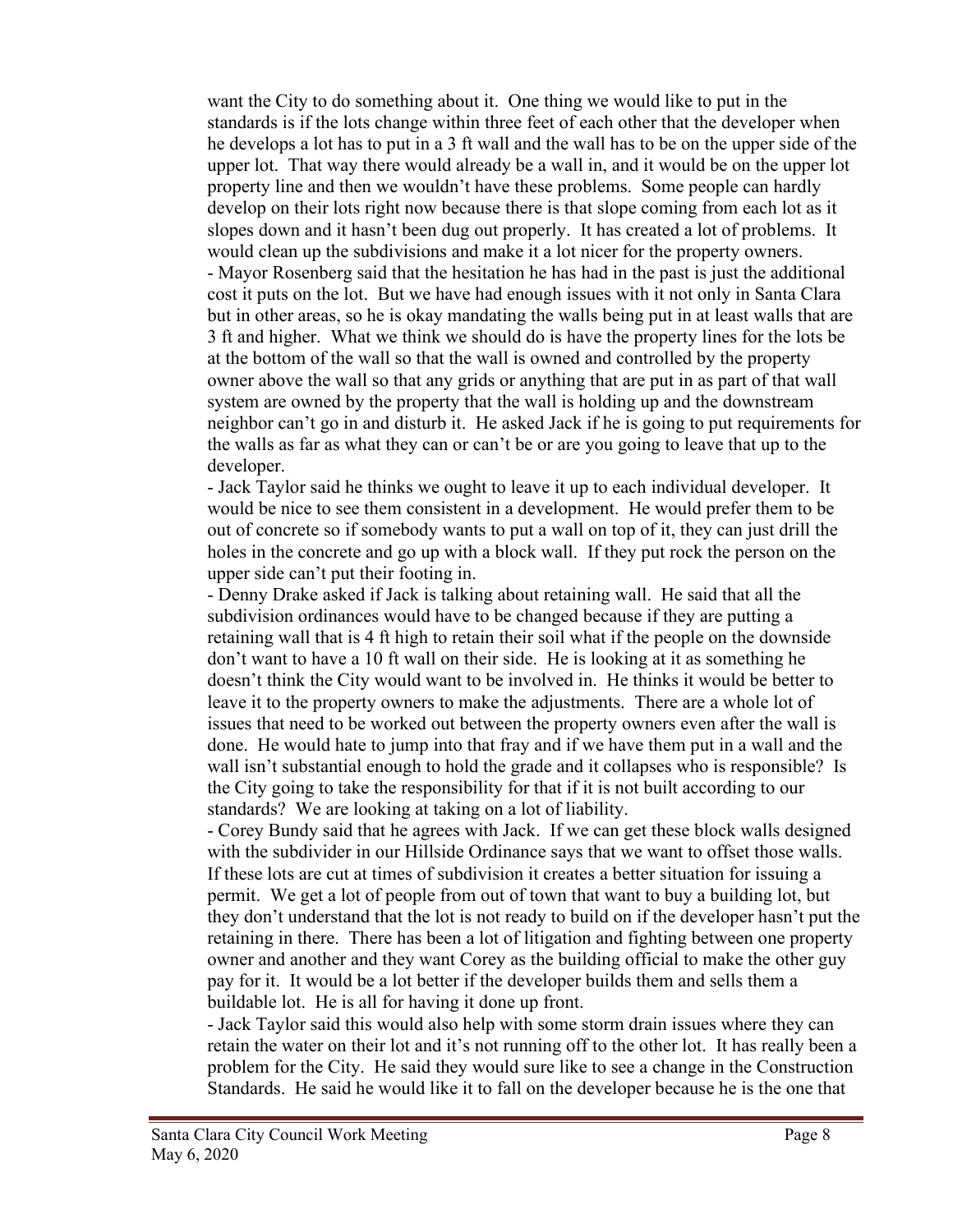would be required to put the wall in.

- Denny Drake said he would do it according to the City standards and the standards aren't enough to retain some of the blue clay issues and then all the sudden it would be the City's problem and not theirs.

- Mayor Rosenberg said the retaining walls are designed by the site geotechnical engineer. Any wall 4 ft or taller must be engineered under the code and that is done specific for the subdivision and the specific subdivision soil constraints by the developers engineer as part of that process. The City doesn't have a construction standard for retaining walls other than the building code.

- Corey Bundy said that is correct. We rely on the design professional.

- Mayor Rosenberg said he doesn't see the City stepping into that arena. Unless the City is going to pay to have the walls engineered the City is not going to take that liability for performance of the walls. That will be developer driven. The City may issue a permit for it but that will be based on construction plans that are provided by the developer or his engineer or the builder's engineer. He said just implementing that any walls taller than 3 ft that are going to be put in between their pad grades must be engineered. Those would be the steps that would be added to the standards. - Leina Mathis asked that in our requirements does it only require them to be

engineered over 4 ft.

- Mayor Rosenberg said he thinks that is a building code requirement.

- Leina Mathis said that if we write the design standards for 3 ft then are, we saying someone doesn't need to have it engineered at 3 ft but will be required at 4 ft.

- Mayor Rosenberg said that according to the building code, yes.

- Denny Drake said that needs to be clarified a little more because a wall and a retaining wall are two different things.

- Mayor Rosenberg said we are talking retaining walls with the ordinance. We wouldn't make the developers build the privacy walls. Property owners could still come back and build those at their leisure. We are not mandating privacy walls. We are just going to mandate that if you have pad elevations more than 3 ft differential from one pad to the next you must build the retaining wall.

- Denny Drake said that if they have to set back a wall because of height that would create another problem with offset. They could lose several feet of their property to put in an offset wall.

- Mayor Rosenberg said they would see that on the first day. When they first go to buy the lots, the wall will be there.

- Denny Drake said that a lot of people won't know that they would have to be required to set an offset wall inside of that wall instead of on the property line and then they lose 3 ft. If we build an offset wall does that wall become an infringement on the 8 ft and 10 ft setbacks?

- Corey Bundy said no. Setbacks are for property lines. It doesn't matter where the wall is at.

- Denny Drake said but you have the right to tear that wall down if the property owner is building in the setback and the City must access it.

- Corey Bundy said we have setbacks on both sides of the house and people put all sorts of stuff in those setbacks. They are allowed to put a wall closer to the house in that setback. There are not restrictions on putting a fence anywhere from the face of the house in the setback.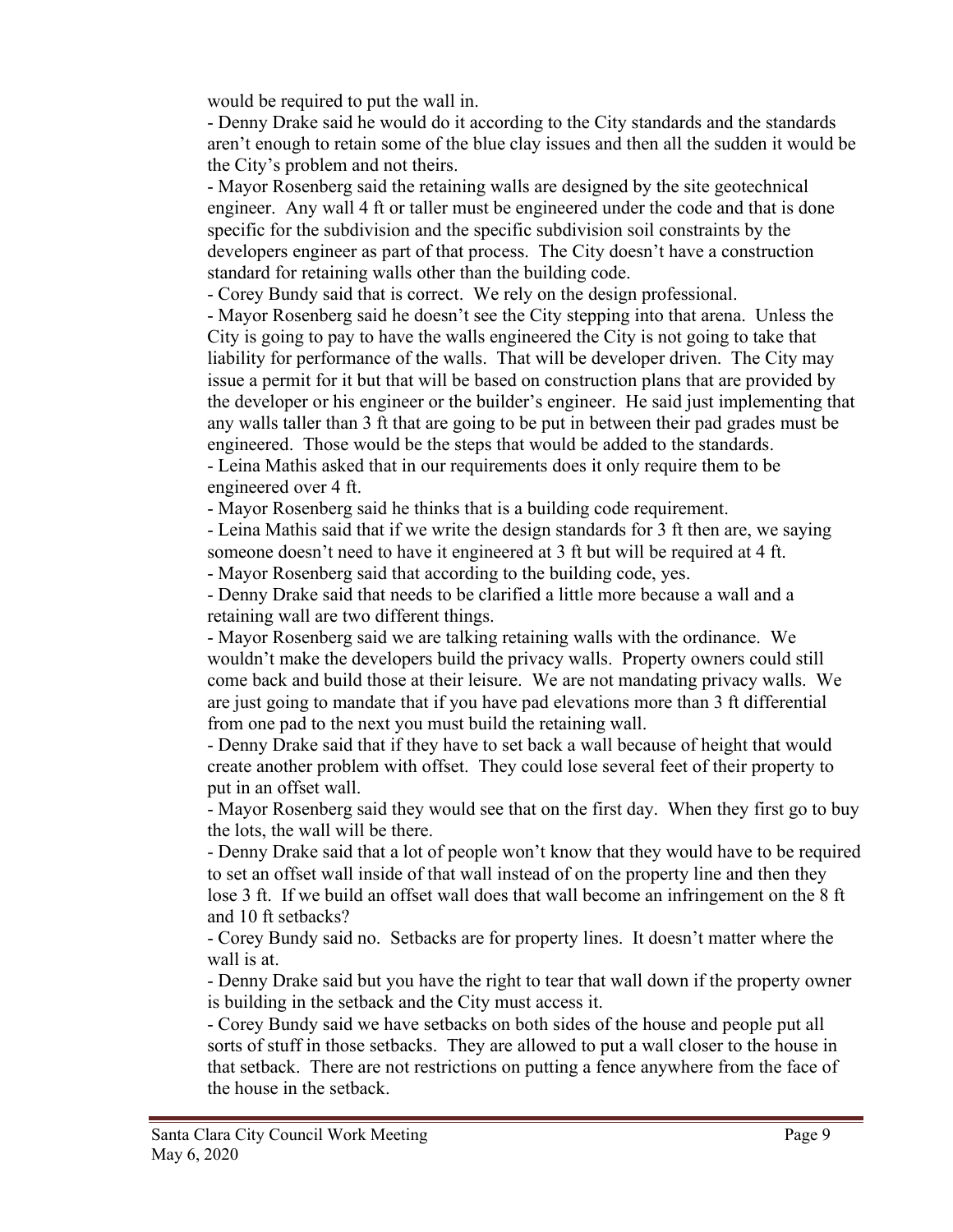- Denny Drake said all of the sudden they would have a real issue if a waterline breaks or something and the City must have access back to the back and the wall is built within 5 ft of the house. Now we are going to be requiring them to have an offset from their 8 ft property line and we are going to offset the wall at least 2 ft so all of the sudden there is a down piece of property plus a wall that can be torn down at any time. He thinks we are jumping into a can of worms.

- Ben Shakespeare said that St. George City already requires this. Washington City ended up with a lot of lawsuits for not building retaining walls. He agrees with Jack about the retaining walls.

- Denny Drake said the offset wall is not a good idea at all.

- Jack Taylor said they could build a wall on top of the retaining wall that is 3 or 4 ft high. That is the advantage of it. It would be right on the property line.

- Denny Drake said he agrees with that, but he doesn't want to see our code be an additional wall offset. As long as we can build on top of the wall that would be great. He doesn't want to see the City requiring the offset.

- Mayor Rosenberg said the offset is going to be based on the geotechnical report not on the City ordinance. That report will dictate how tall that wall is and what they build that lower wall out of will dictate where that privacy wall is on top of it. He said that all the production builders in town are mandating those retaining walls be built before they take over the lot. He said what he would like to add to our ordinance that he hasn't seen in others is a requirement for construction plans that would include all the walls. If they build the wall in the wrong place, we are going to make them amend the lot boundary. The walls must be built according to plan. He feels that the encroaching on the neighbor with your wall will go away. Doing this we are going to bring in some other requirements on the developer as well as just building the wall. He is going to have to document it.

- Denny Drake said the idea is very good but he sees there being liability issues to the City. Drainage issues are always by law. If we are going to take that issue on it is going to add a tremendous amount to the development costs. He said when a wall fails, he hopes it goes back to the developer and not the City.

- Corey Bundy said that there are no easements along the side they are all along the front because utilities are in the front. When a subdivision comes through TRC and we have approved them we have increased the front setback for utilities to 14 ft for easement and done away with the side and rear easements.

- Leina Mathis asked if it makes sense with the concern of offsetting walls to just require it be a concrete wall and not give the developer an option.

- Jack Taylor said he likes that because the owner on the upper lot has the ability to go up, the additional feet that they want for their privacy wall. If It was landscaped rock, they would have to set back the wall.

- Leina Mathis said, don't we want to say it has to be a concrete wall so that we don't have this other issue down the road where we are trying address this separate issue.

- Jack Taylor said that on the bigger lots they could put a lava retaining wall and then put their privacy wall setback. On some of them we need to have variety, but for the most part on a residential lot it ought to be out of concrete.

- Ben Shakespeare said he thinks this keeps the City out of litigation. He thinks this would protect us because we are issuing building permits and you have two owners where they are arguing over the property line and retention and drainage and this will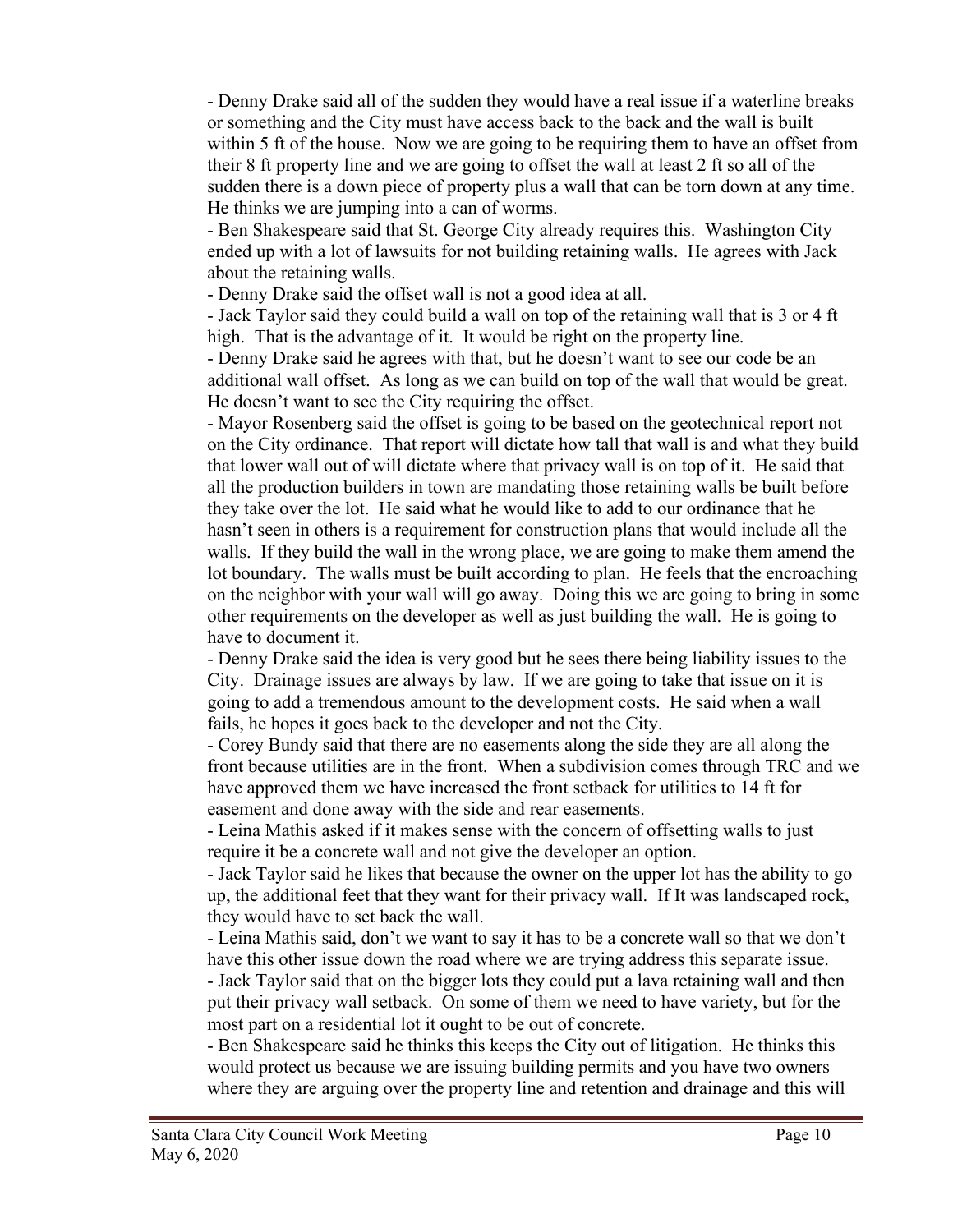eliminate the majority of that. It is going to cost the developer, but the other cities are doing this also. He would like to see the retaining wall as concrete.

- Jack Taylor said this was a good discussion and he wanted to see if Council felt like this would be okay, he could move forward with putting together an ordinance and bring it back to another Work Meeting.

- Mayor Rosenberg said the concrete wall is the most expensive option. We may want to base this on height. A reinforced masonry wall is cheaper than a concrete wall. A rock wall is even cheaper than that. He told Jack to work on this.

## **3. Staff Reports:**

## Fire Chief Randy Hancey

- They are in the process of interviewing for seasonal fire fighters. They did interviews today and will start next Monday. They are continuing with some burn projects on Monday. They have had some discussions about a potential heightened burn season, so they are looking at beginning the season on May 18. Everyone is staying healthy and they haven't had to transport any COVID patients yet. They went on a fire call last week of an illegal burn in a backyard. Neighbors helped using their hoses and they were able to get that fire knocked down.

## Brad Hays

- The pipeline for the Lava Flow Trail will be completed this week and they hope to do a pressure check on it Monday. If the pressure test passes, then they will start putting in the trail next week. Once the pressure test passes, we will go ahead and bill St. George for their portion of the bridge. He said it is \$98,000 plus whatever the engineering is, and we will get that money back. He said they also ordered some directional signs for the trail using impact fees to match what St. George has on their trail so the directional signs will take you all the way from Canyon View Park all the way to Ivins border. He asked if Council wanted to do some kind of ribbon cutting for the Lava Flow Trail. It will be done by around mid-June. The landscape is being installed at Swiss Pioneer Memorial Park. The playground is on order, but the factory was closed due to COVID, so he doesn't have a firm delivery date yet. The playground salesman said he should have that date for him tomorrow. He was hoping to do a ribbon cutting the week of Pioneer Day in July. The playground and everything else should be 100% complete. The park will be done before that, but he doesn't want to do anything until the playground is installed. We are probably about 6 weeks out for that. He is hoping by the second week of June. He visited with Brooke this week about the BMX track. He said that the City had \$30,000 in our budget this year to help with the BMX track and right now out of City budget we are at \$31,453 so we are over that budget. He said he talked with Brock since we are on a budget freeze and Brooke asked if the City could help pay for the guy to come in to finish the track and he told her the City doesn't have a budget for that. He asked the Council what they wanted to do. Brooke is having interior fencing done and that is supposed to be donated but he put \$7,500 on the budget in case they won't donate that. There are some other items that are still needed for the track. The total still needed is \$14,300 to get the track where it is race ready. Overall, we will have to do a budget amendment for the total number over budget. - Brock Jacobsen said that he directed Brad that going forward any further we would have to get direction either from Council or to go back to the County and ask the County for the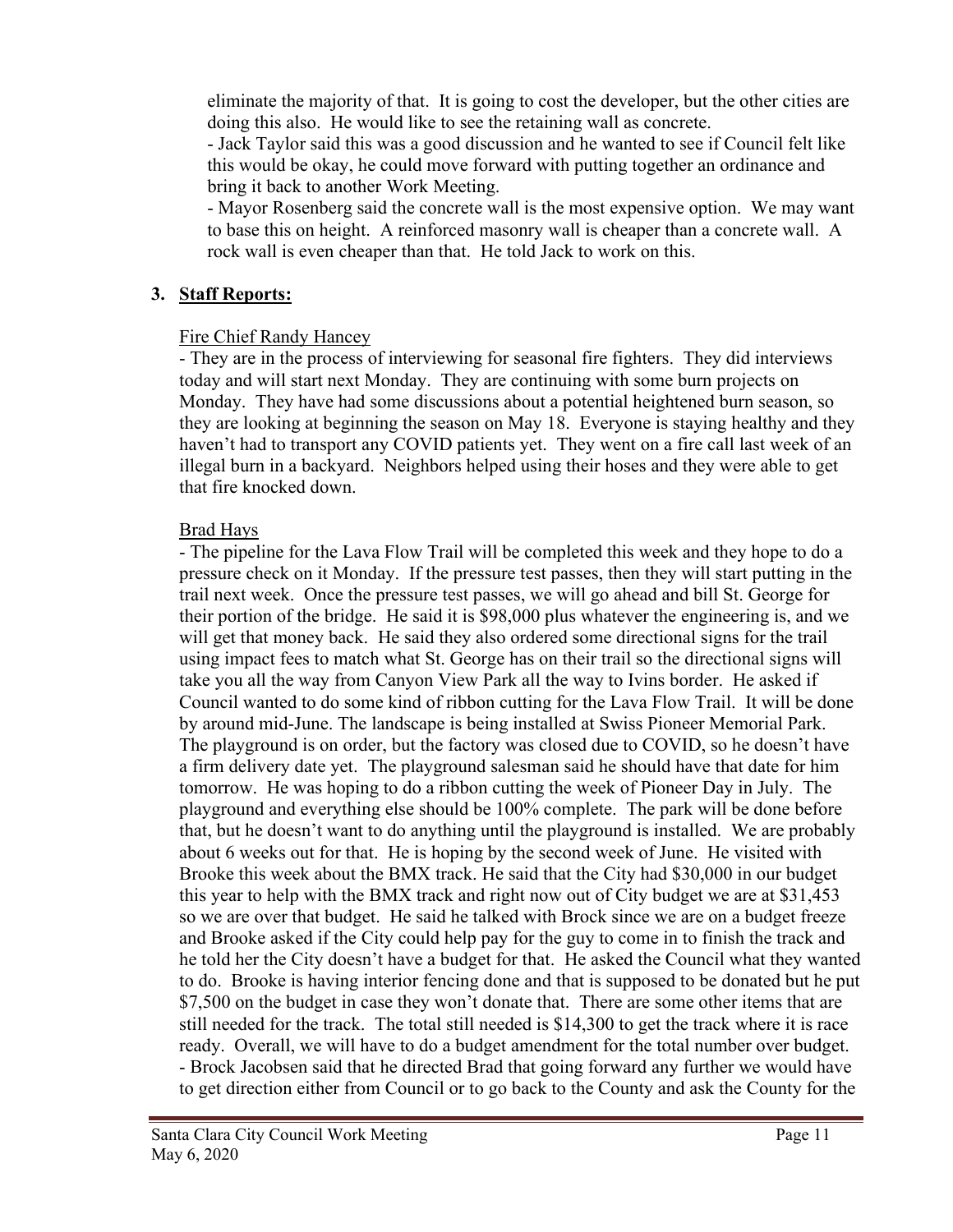additional money to complete the project.

- Mayor Rosenberg asked how many applications the City got for new Rap tax money.

- Brock Jacobsen said we got two applications.

- Brad Hays said he didn't apply for that because that is for the arts. The parks already get a percentage of the Rap tax.

- Mayor Rosenberg asked who the applicants were for the Rap tax money.

- Brock Jacobsen said the applicants were Ham Productions and Susie Nelson for a total of around \$15,000.

- Mayor Rosenberg suggested using some of the arts money and transferring it to recreation.

- Brock Jacobsen said there is excess money in the arts that the Council has the discretion to move to Parks so they can use it.

- Brad Hays said that this COVID situation has been hard on families during times of burials. We have had to limit groups at the graveside to 10 but now we can go up to 20 but if we can go to yellow category it might not be quite so hard on the families. We are not enforcing it, but we tell the mortuaries to make sure there are only 20 people at a time and for people to keep their social distancing. He also talked about the Parks budget. He said they have \$98,000 plus the engineering for the pipeline from St. George, \$115,000 coming for the lights from the County and \$50,000 for the bridge on Lava Flow and some other items for a total this year of \$421,000. There is a lot of money to do projects from outside sources.

- Mayor Rosenberg said there is also the \$50,000 coming from Flood Control for Graf Family. We have only spent \$13,000. We still have more to do down there.

# Jack Taylor

- Invited the Council to take a drive down Arrowhead. They got the curb in down Arrowhead. They will finish the sidewalk tomorrow. The crew has done a beautiful job. They are going to be asphalting the road down Chapel Street going over to Sycamore Road on Tuesday and Wednesday. They will go back to Arrowhead and work on the driveways after that. Washington City is coming over with their paver and rollers and dump trucks. The crews just got the maintenance completed on the Veyo Power Plant. Everything went well. It used to take a week to get it done and now they did it in 2  $\frac{1}{2}$  days. The waterline up to the trail was completed today. Our water and power meters are on hold because they haven't been delivered yet. Delivery was slowed down because of the pandemic. We are still waiting for 1,000 water meters and quite a few power meters to get that project completed. At the end of this month he has a bid coming to Council on May 13 from Hunt Electric to help us string the wire from the shops all the way up to the water tank. We are all staying healthy.

- Mayor Rosenberg asked when Arrowhead was going to be paved.

- Jack Taylor said they are going to get the sidewalk done and then they are going to fix the driveways that we have to fix before they put the asphalt in.

- Mayor Rosenberg asked if the residents know it is going to be awhile before we get the driveways and pavement done.

- Jack Taylor said yes and they have been really good and understanding and they are happy to have it done.

- Ben Shakespeare asked when the lights are coming for the bridge.

- Jack Taylor said the light bulbs are down at the yard, and we are going to try and have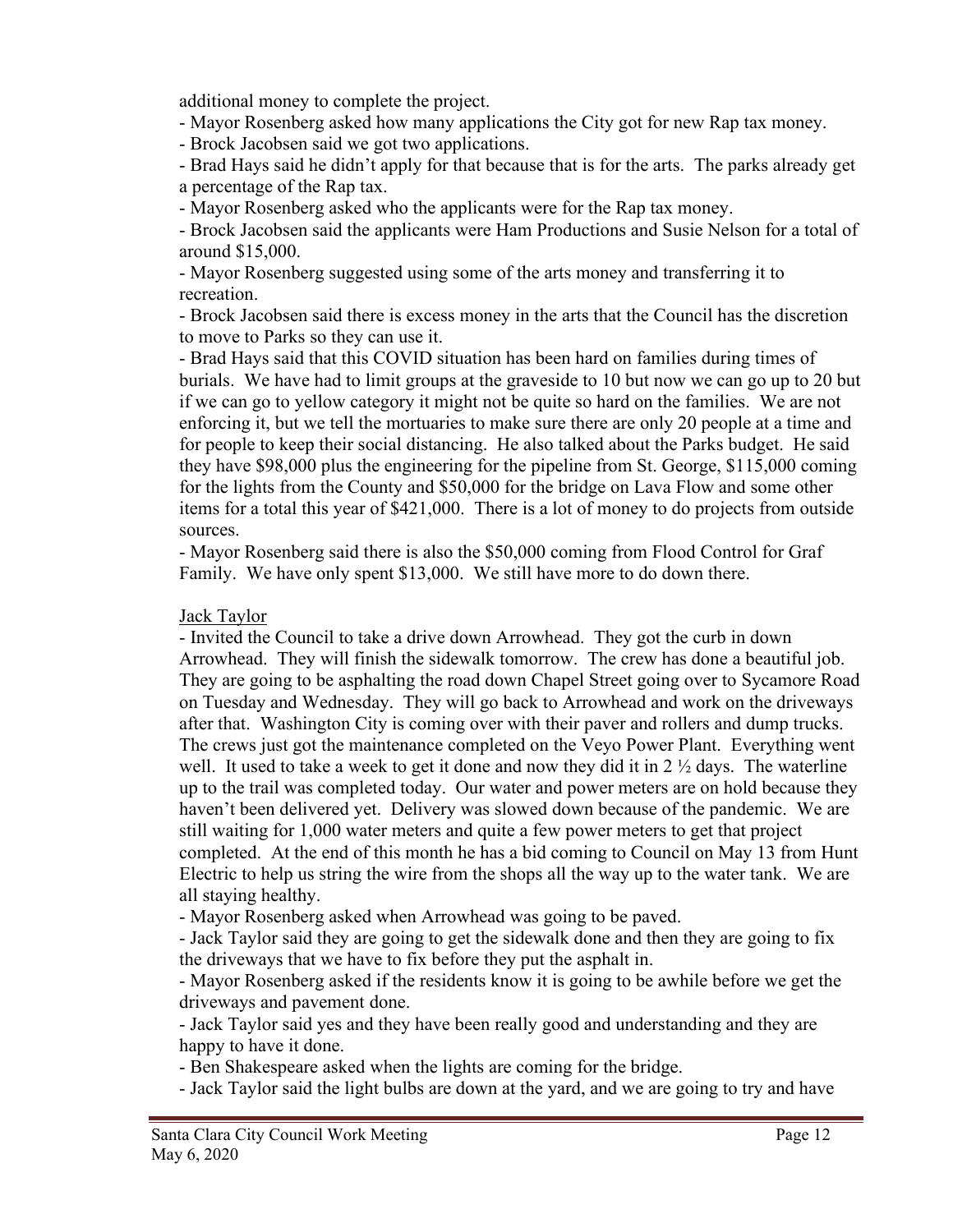them up tomorrow morning.

#### Corey Bundy

- He said that Dollar Tree is ready to submit their plan review next week. It should get started quickly. Construction drawings were dropped off this week for The Hills  $\omega$  Santa Clara Phase 3. Jack is reviewing the drawings. He said that Rosenberg and Associates is working on construction drawings for Heritage Point. Right now, we are up to 64 homes and he talked to the superintendent that runs Bella Sol and Arcadia and it sounds like they are going to be bringing in several townhomes and a couple of regular homes. At the City Office they are putting temporary partitions in the Administration Office with a permanent glass partition across the counter tops and an additional doorway and up in the Parks  $\&$ Building Departments they are building glass partitions and are anticipating opening soon. They are doing all this to help Staff feel safer and in case the Coronavirus or anything else likes this comes again in the future. The glass partition in the Administration office will have a slot so information can be passed back and forth. The glass will go up about 5 feet. They will make it look good. There is a zone change going to Planning Commission in May for the Greg Ence property just west of Jim's RV. They want the zone changed to commercial. There has been notice that we are having a public hearing. The public hearing will be on Zoom. We have put the notice out at the post office and on the website with information on how to log in and participate. We are also doing an update on a PD Ordinance 17.04 to address the 30% open space in the commercial zone. It is the same one we went through with Dollar Tree. It will clear that one up. Both items will probably be brought to Council on May 27.

## Brock Jacobsen

- He asked Council about opening the City Office. As Corey stated we are working on putting in the partitions and there are things we still need to put in place. If Council is okay with it, we are looking at May 18. Hopefully next week we will have the barriers upstairs and we are working on installing all the fixtures. We have signs being made to remind people of social distancing and we are putting marks on the floors and signs for the front door and asking people to try and do things by appointment or over the phone. - Mayor Rosenberg said that this is just opening the lobby and not the banquet hall because that can't open until the guidelines allow it. He asked about the museum. Has there been any requests to open the museum?

- Brock Jacobsen said there hasn't been. They have been doing some work down there.

- Mayor Rosenberg said to wait and see what the guidelines say before we start anything on the museum. He said no other cities have talked about opening their buildings. He said this opening wouldn't apply to meetings.

- Brock Jacobsen said we will continue our meetings electronically at least through May. He has had discussion with neighboring cities, and they have all had discussions about having soft openings. They are still encouraging people to do online business or by appointment. They are all still doing electronic meetings at least through May. He said that he might be pushing it a little bit faster than some of Staff is comfortable with. We have one Staff member who has lost two extended family members to the COVID virus so there is some hesitation and concern. He wouldn't have any hesitation of pushing it until after May.

- Mayor Rosenberg said he would recommend making sure we have all the work done